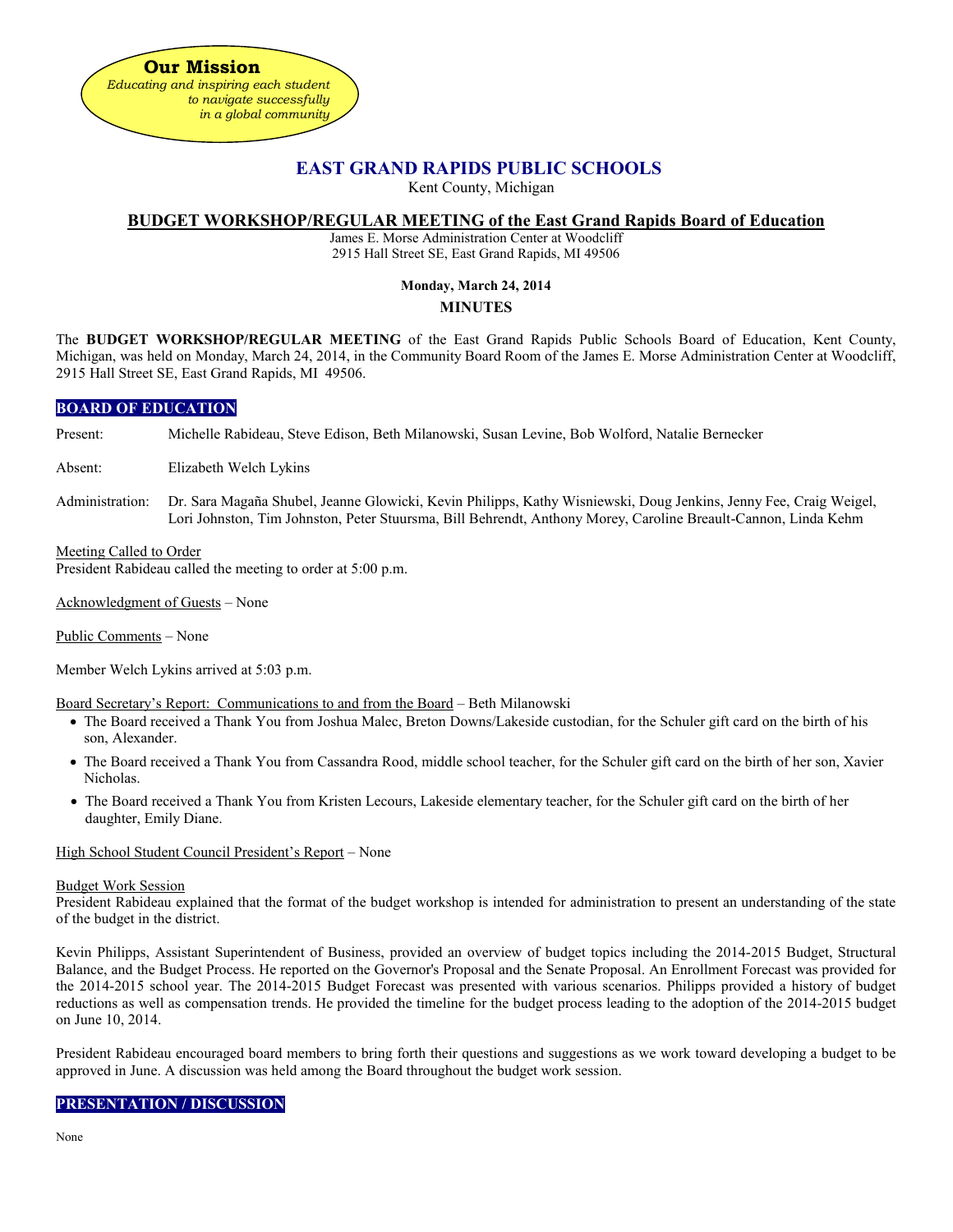## **ACTION ITEMS - CONSENT AGENDA**

Background: In order to save time during the meeting, we are using a Consent Agenda. Items in the Consent Agenda include those that are routine or have been previously discussed by the Board of Education. Any board member may request to have any item removed for a separate discussion and vote.

Recommendation: Motion to approve the item in the Consent Agenda, Numbers 7 through 9.

Approval of Minutes of REGULAR Meeting of 2/24/2014 (Enclosure #7) Approval of Payment of Bills – February 2014 (Enclosure #8) Approval of Proposed Interior Home Design Class (Enclosure #9)

Member Edison moved to approve Consent Agenda Items 7-9. Member Levine seconded the motion. Motion passed 7-0.

## **OTHER ACTION ITEMS**

Approval of Numbers for the 2014-2015 Schools of Choice Program (Enclosure #10)

Background: East Grand Rapids Public Schools has participated in the Kent Intermediate School District Collaborative Schools of Choice Program since its inception in the 1996-97 school year. The Finance Committee and Superintendent are recommending that we accept 17 students through the 2014-2015 Kent ISD Collaborative Schools of Choice Program.

Recommendation: Motion to accept 17 students through the 2014-2015 Kent ISD Collaborative Schools of Choice Program.

Dr. Shubel reviewed the Schools of Choice process reporting that the number of students accepted into EGRPS through the program includes a combination of current Schools of Choice students' siblings and new openings. The district offers one opening under Section 105c for students of contiguous intermediate school districts which is recommended in 1<sup>st</sup> grade and is included in the 17 SOC positions as proposed in Enclosure #10.

Member Wolford moved to accept 17 students through the 2014-2015 Kent ISD Collaborative Schools of Choice Program as outlined in Enclosure #10. Member Edison seconded the motion. A discussion was held among the Board. Motion passed 7-0.

## **ADMINISTRATIVE REPORTS**

### **Superintendent**

Dr. Shubel thanked the board for their support of her attendance at the ASCD Conference last weekend. Phenomenal keynote speakers presented, and approximately 10,000 educators attended the conference.

Dr. Shubel announced the EGR Schools Foundation Spring Grants awarded and thanked the Foundation for their support. Brief descriptions of the various grants were provided. Jenny Fee, High School Principal, shared her appreciation for the support of the IB Professional Development grant. President Rabideau also thanked the Foundation for their ongoing support and contributions.

Dr. Shubel asked Doug Jenkins, Director of Technology, to share information on the MACUL Conference. Jenkins reported that 11 teachers and seven principals accompanied him to the MACUL conference which was held in Grand Rapids. The focus of the conference was on how technology can be used to positively impact learning. This is a practitioner's conference and Jenkins was pleased to have had the opportunity to have teachers and administrators in attendance this year.

Dr. Shubel asked Member Milanowski to share details of the MASB Legislative Conference which she attended with Members Bernecker and Welch Lykins. Milanowski reported that the morning session began with representatives holding a discussion on issues and challenges that public schools are facing. There was a discussion around snow days, policies, local control, and EAA was introduced on the floor on this day. Break-out sessions were held discussing policy agenda, as well as teacher/administrator evaluations. Board members met with Senator Mark Jansen and Representative Peter MacGregor. Member Bernecker thanked the board for supporting her attendance at the conference and felt it was very informative with good ideas on the different issues school districts face, and local control versus state control.

Dr. Shubel thanked the EGR Schools Foundation *Hurrah!* committee for holding another successful event where a great time was had by all in attendance.

### Assistant Superintendent of Business

Kevin Philipps reported that he has been presenting alongside Amy Stuursma on the bond proposal and *EGR Now!* at the building PTO meetings, as well as Superintendent's Advisory Council. He announced that there are three additional information sessions scheduled in the evenings at 7pm on March 26, April 17, and April 21 in the community board room at Woodcliff.